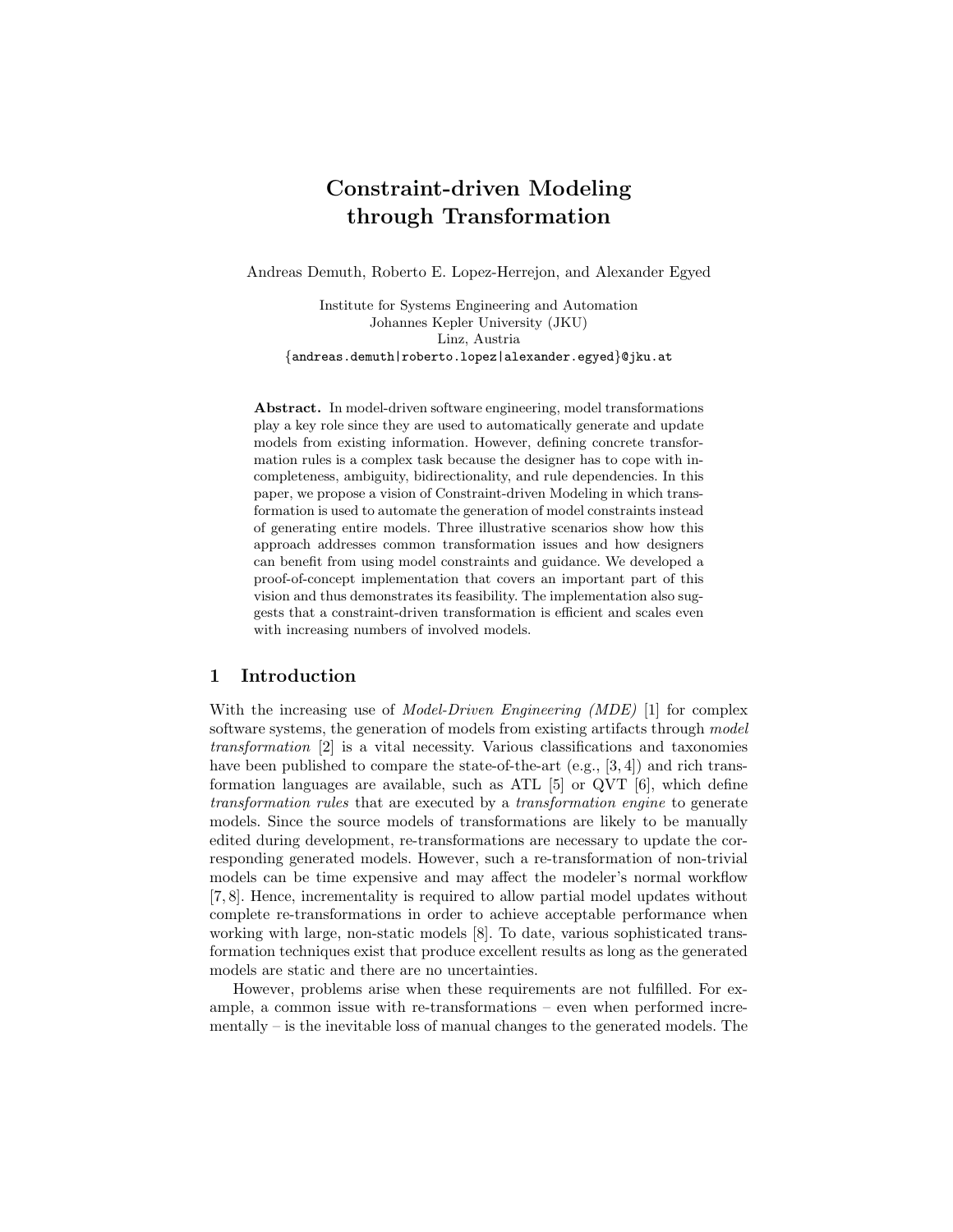issue is similar with bidirectional transformations [9, 10], which are often used to synchronize models or to keep them consistent, when both involved models are edited concurrently. Furthermore, there are situations where it cannot be ensured that traditional approaches will generate the desired models because of ambiguity, uncertainties, and the fact that certain information neither is available at the time the transformation rules are written nor can be derived from the involved models when those rules are executed.

In this paper, we propose *Constraint-driven Modeling (CDM)*, a generic approach that guides the construction of new models while conserving consistency with the related models and eliminates issues arising with re-transformations, uncertainties, and bidirectionality. CDM relies on incremental model transformations to generate constraints from existing models that represent the invariants that the generated models should meet. Such constraints, written in a constraint language (e.g., the *Object Constraint Language (OCL)* [11]), are validated by a consistency checker on a given model. The provided guidance, which is derived from the generated constraints and existing inconsistencies, helps designers to stepwise transform the initially generated model to a version that matches the desired characteristics by pointing out inconsistencies (i.e., aspects of the model that do not satisfy invariants). Such guidance can be either the information which elements are causing inconsistencies, or suggestions of model changes (options) that can be performed to restore consistency. To obtain an initial, yet incomplete version of the desired model to start working with, a traditional batch model transformation with unambiguous rules can be used to generate a skeleton. Thus, CDM can be seen as a complement to traditional model transformation.

We evaluated our approach and showed its feasibility by implementing a prototype that generates constraints, enforces them incrementally, and informs the user about existing inconsistencies. Performance tests with large industrial models of up to 162,237 model elements previously showed the scalability of constraint validation [12]; our tests with these models show that the median times for incremental transformation and constraint generation are under .07 milliseconds. Thus, the approach scales and provides instant user feedback when involved models are edited.

# 2 Running Example

To illustrate our work, we first present two incremental changes that are challenging for common model transformation approaches.

Let us consider the sequence and class diagrams shown in Fig. 1(a) and Fig. 1(b) respectively. In Fig. 1(a), the unnamed instance of class LightSwitch receives a message named activate. According to the semantics of UML sequence diagrams, this message requires that the instance of LightSwitch provides a method also named activate. At first glance, it looks like a simple transformation can be used to automatically add the method activate to class LightSwitch in Fig. 1(b) whenever a message is added to a sequence diagram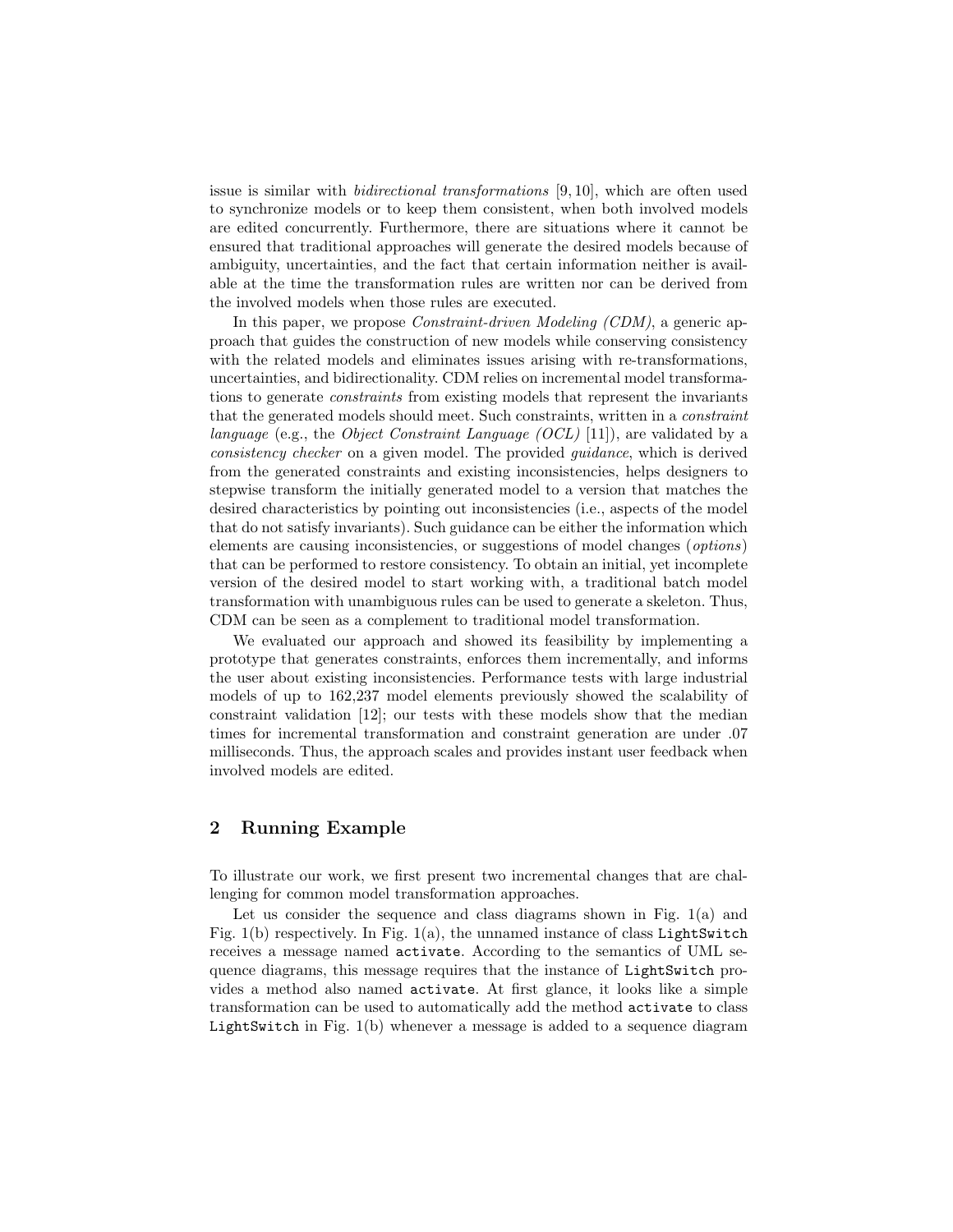

Fig. 1. Two UML models (a) and (b), and evolved versions (c) and (d).

whose name does not match any method in the class. An example for such a transformation rule written in ATL-like syntax is shown in Listing 1.

However, there is an issue with this approach: Should the method activate be added to LightSwitch or would it make more sense for the system to add it to the superclass Switch?

Obviously, this question cannot be answered automatically. The only possibility would be to make an assumption (e.g., always add the method to the specified class to be on the safe side), which leads to the generation of potentially unintended models where methods are not declared in the desired place or where methods are unnecessarily overridden.

# 3 Constraint-driven Modeling

Common transformation languages usually describe the steps that have to be performed to generate new models from existing ones. The previous section illustrated that it can be difficult or even impossible to writing transformation rules that automate complex decisions or always lead to desired results.

Intuitively, and in contrast with standard model transformations, we propose to generate constraints on a model (to guide designers) rather than generating the model itself whenever precise transformation results cannot be derived. For example, the added message activate on the source model should impose a constraint that a same named method should be available to class LightSwitch rather than saying it should be owned by it. If the method is already there then the constraint is instantly satisfied. If the method does not exist then further

```
from
  s : SequenceD iagram ! Message
to
    : ClassDiagram ! Method (
    name <− s.name ,
     owner <− g e t C l a s s (s.receiver.className)
  \lambda
```
Listing 1. Sample transformation to generate methods in class diagrams.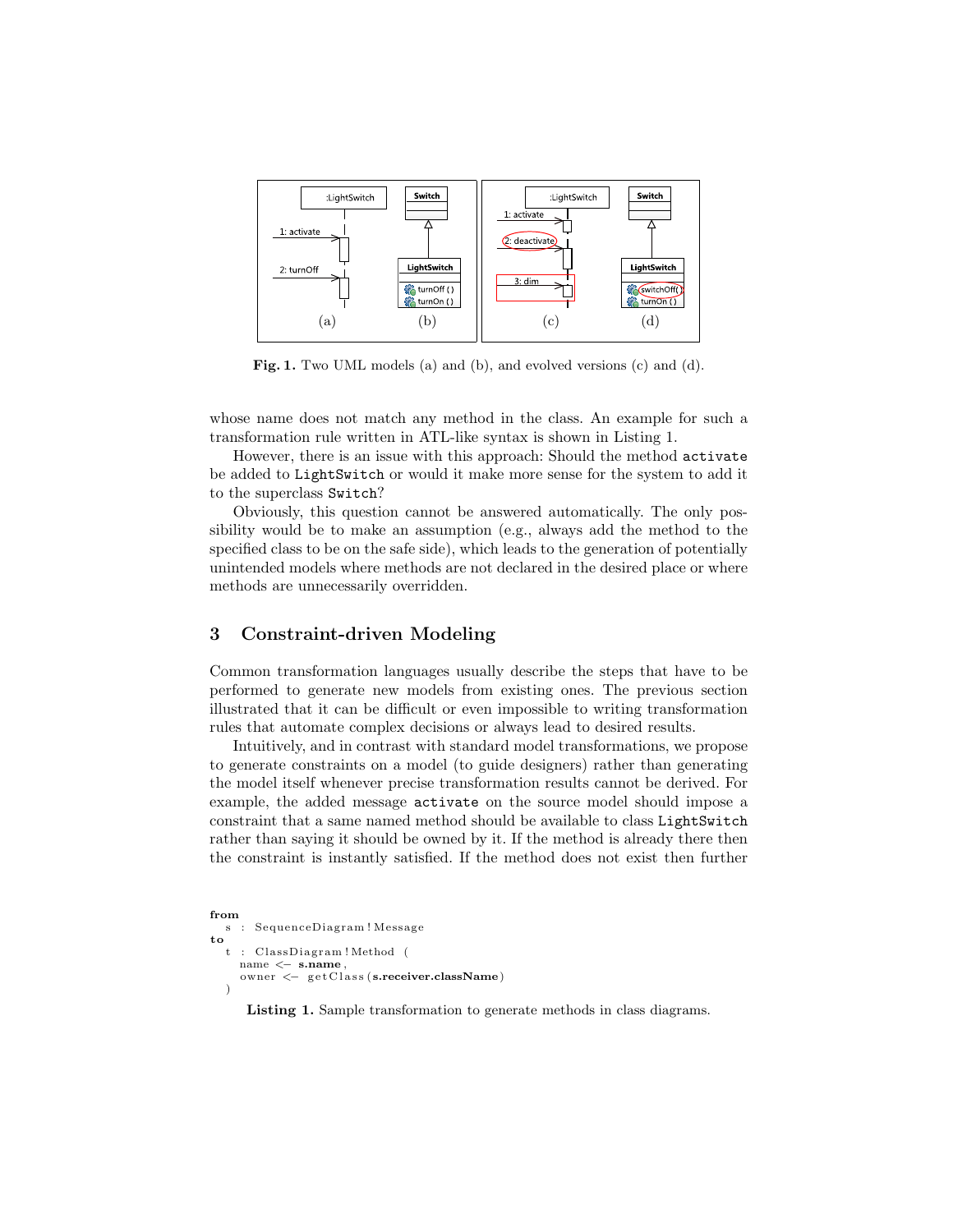

Fig. 2. From ambiguous model transformation (a) to constraint transformation (b).

actions are required to deal with this problem – actions that must either come from a human or be derivable from other transformations.

When traditional model transformation approaches are used, the transformation process can be regarded as:

$$
A \xrightarrow{T_m} B_g \tag{1}
$$

where A is called the source model, consisting of an arbitrary number of model elements.  $T_m$  is the transformation model, consisting of transformation rules, that is used to transform A to the generated model  $B<sub>q</sub>$ .

We expanded this notation and define our approach as:

$$
A \xrightarrow{T_c} C \leadsto B_r \tag{2}
$$

where the variable A denotes the source model and  $T_c$  is a set of model transformation rules. However, as the solid arrow from  $A$  to  $C$  and the changed subscript of T suggest, this set of rules no longer generates a model (i.e.,  $B<sub>a</sub>$ ), but instead it contains transformation rules that are applied to A in order to generate constraints (i.e., the constraint model  $C$ ). This constraint model consists of a set of constraints that are enforced by an incremental consistency checker on the model  $B_r$ , as indicated by the curvy arrow from C to  $B_r$ . The model  $B_r$  is no longer the generated model but is now called the restricted model, as indicated by the subscript  $r$ , that is either consistent or inconsistent with the constraint model C, and therefore a valid or invalid solution of the modeling problem.

Note that an initial version of  $B_r$  may be generated through a traditional transformation (analogous to  $B_q$ ) or even built manually by a designer. However, once generated, this proposed approach can detect inconsistencies if both A and  $B<sub>r</sub>$  are evolved concurrently. Thus, our approach should not be seen as replacing traditional transformation approaches but instead complementing them in case of co-evolution, uncertainties, complex rule-scheduling issues or even model merging as will be demonstrated below. Next, we present how it is applied.

### 3.1 Application: Uncertainties

Let us come back to our running example from Section 2 where we illustrated that choosing the right class for a required method cannot be fully automated. The traditional approach shown in Fig. 2(a) automatically generates one of several possible models and we could at most use heuristics for deciding on which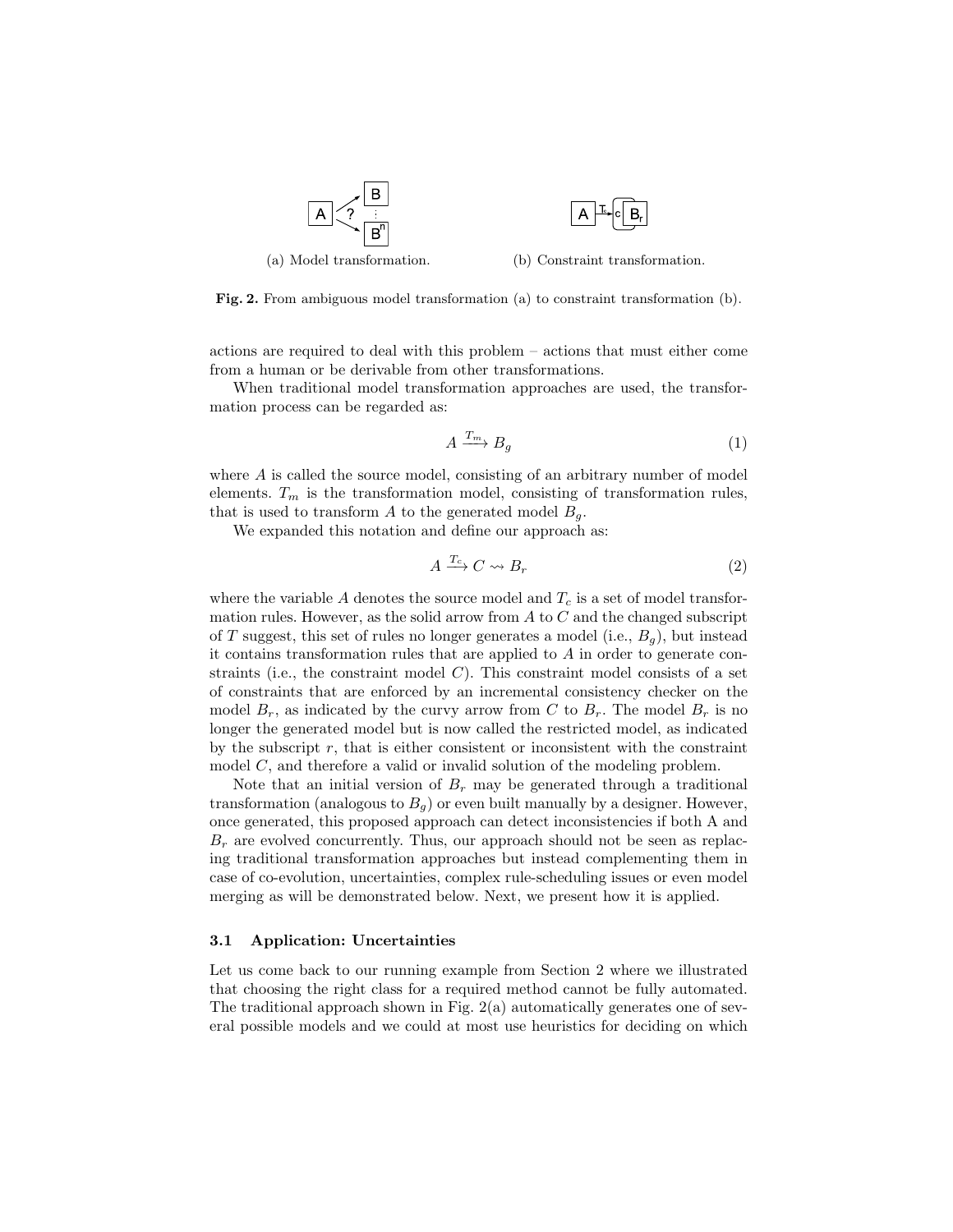

Fig. 3. Application of approach to models from Fig.  $1(a)$  and Fig.  $1(b)$ .

transformation to use (which never guarantees correctness). However, while the knowledge contained in Fig. 1(a) is insufficient to generated a correct update to the class diagram, it is sufficient to generate a correct constraint on said diagram. Such constraints can be generated by transformation rules that are triggered by the addition/removal of class instances or messages in sequence diagrams that can be efficiently validated by state-of-the-art consistency checkers.

To automate constraint generation, we provide two transformation rules that are triggered by class instances or messages in sequence diagrams and that use information from the sequence diagram to generate very specific and expressive constraints. These rules are shown in Listing 2.

```
rule t1
  from
     s : SequenceDiagram ! Instance
  to
     t : ConstraintModel! Constraint (
        context <− "Package",<br>inv <− "self.classes->exists(c|c.name='" + s.className + "')"
     )
rule t2
  from
     s : SequenceD iagram ! Message
  to
     t : ConstraintModel! Constraint (
        c o n t e x t <− " C l a s s " ,
in v <− " s e l f . name= '" + s.receiver.className + " ' i m p l i e s s e l f .
             providedMethods \rightarrowexists (m|m. name="" + s.name + ")'
      )
```
**Listing 2.** Transformation rules to generate class  $(t1)$  and method  $(t2)$  constraints.

Note that, even though we use ATL-like syntax for this example, our approach can be used with any transformation language. After applying these rules to the motivating example from Section 2 as illustrated in Fig. 3 and according to (2), C consists of the following OCL constraints:

```
c1 context Package inv: self.classes->exists(c|c.name='LightSwitch')
c2 context Class inv:
   self.name='LightSwitch' implies
   self.providedMethods->exists(m|m.name='activate')
c3 context Class inv:
   self.name='LightSwitch' implies
   self.providedMethods->exists(m|m.name='turnOff')
```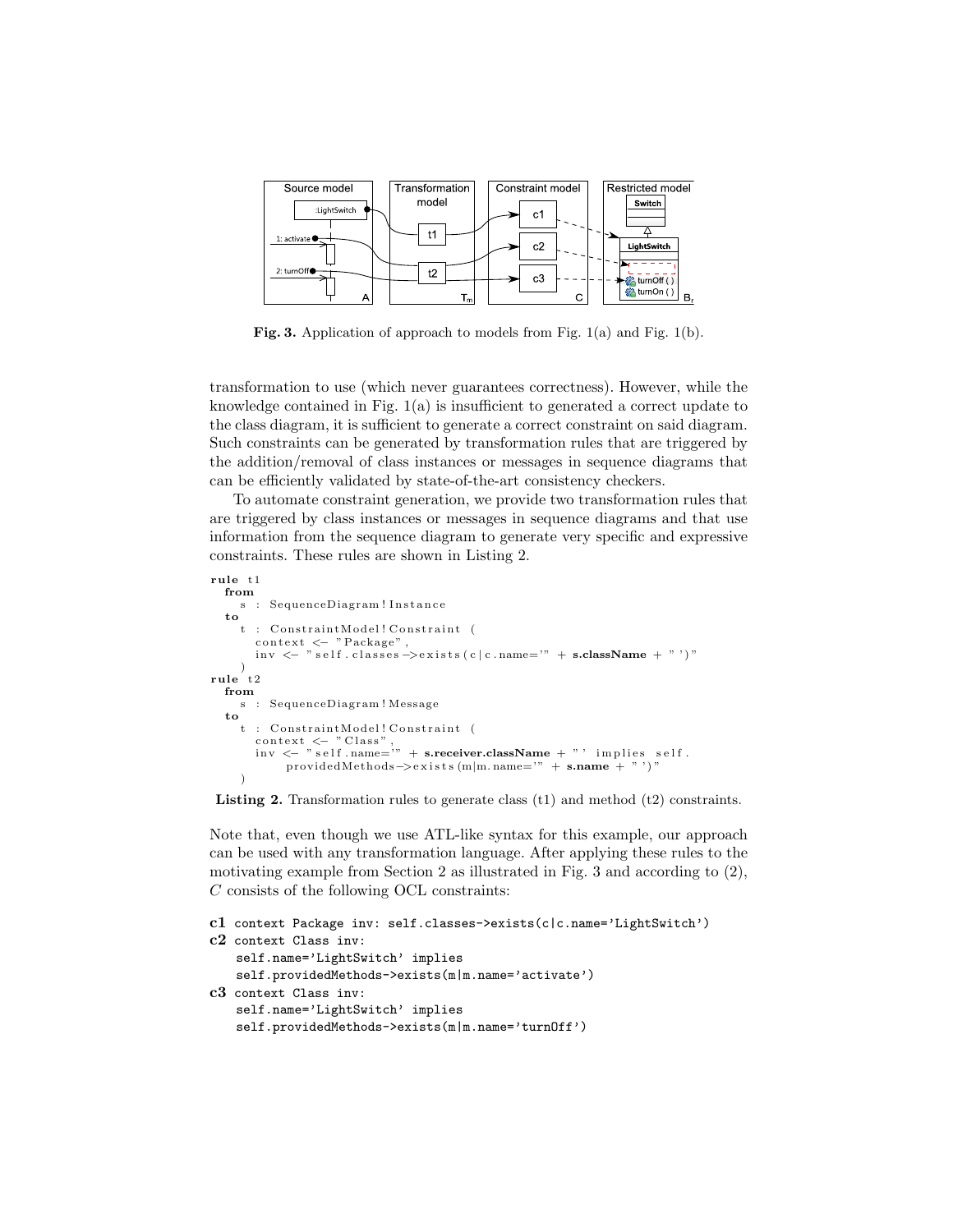In Fig. 3 we can see that the method required by the constraint  $c2$  is not present in  $B_r$ , as indicated by the empty, dashed rectangle in the LightSwitch class, meaning that this particular model will be marked inconsistent. Note that we use OCL as the constraint language in our example because it is a well known and accepted language for writing constraints and we have existing tool support for incrementally validating OCL constraints. Nonetheless, in principle any constraint language and consistency checker may be used.

Fig. 2(b) illustrates the basic concept of the constraint-driven modeling approach. It is noteworthy that the approach does not modify the restricted model. It simply restricts it. The generated restriction – depicted as partial frame with rounded corners around the restricted model  $B_r$  – may be light in that there are various options on how to change the restricted model. In such as case, the designer has the freedom to decide which of the options is the desired one (e.g., add activate to LightSwitch or Switch) with the knowledge that the approach notifies/prevents options that are invalid. In the most extreme case, the restrictions may be severe enough to allow for one option only. In such a case, the approach could automatically select this option with the knowledge that it is the one and only right option (e.g., if LightSwitch had no parent class then there is a single option only).

### 3.2 Incremental Constraint Model Management

Let us take a closer look at the transformation that generates the constraint model C. As shown in  $(2)$  and Fig. 3, applying the transformation rules of the transformation model to the source model generates the constraint model.

Source model update. The transformation approach we use supports incrementality to allow updates of the constraint model without performing a complete re-transformation of the source model. When  $A$  is updated to  $A'$ , we can write this as

$$
A \xrightarrow{\Delta A} A' \tag{3}
$$

where  $\Delta A$  is a sequence of modifications done to elements in A (e.g., add a new model element).  $\Delta A$  is used as input for the transformation model to generate the set  $\Delta C$ , as shown in (4).

$$
\Delta A \xrightarrow{T_c} \Delta C \tag{4}
$$

 $\Delta C$  includes pairs of constraints and actions (i.e., {add, remove}) that define whether the constraint should be added or removed from the existing constraint model C. By applying  $\Delta C$  on C, the updated constraint model C' is generated:

$$
C \xrightarrow{\Delta C} C' \tag{5}
$$

Let us consider the evolution of the models shown in Fig.  $1(a)$  and Fig.  $1(b)$  to the versions shown in Fig. 1(c) and Fig. 1(d) where the name of the message  $\#2$ was updated to deactivate, the message #3 was introduced, and the name of the method turnOff was changed to switchOff. For the changes in the source model, the corresponding  $\Delta A$  is  $\langle\langle Message2, update\rangle, \langle Message3, new\rangle\rangle$ .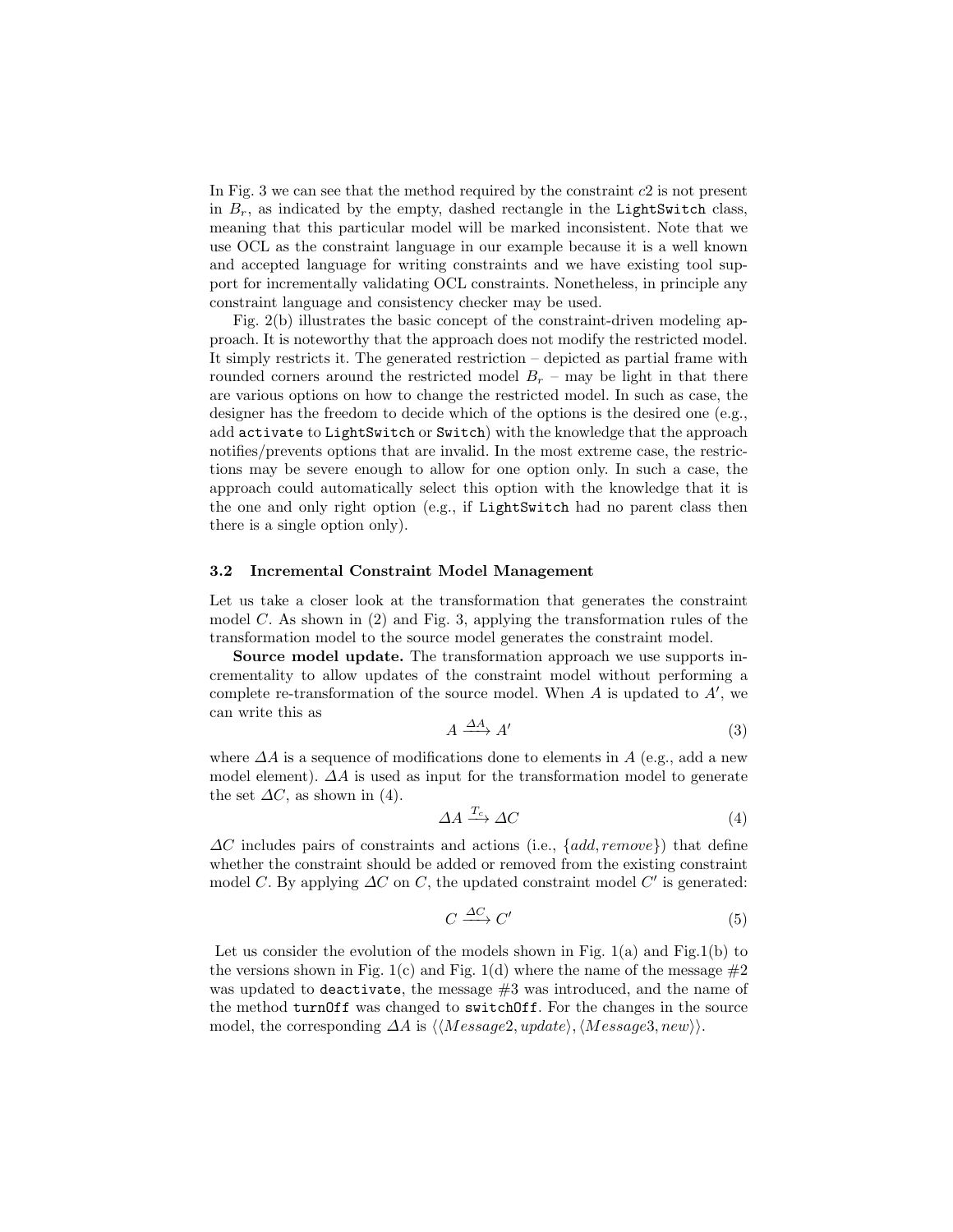

Fig. 4. Update of constraint model after changes in source model.

To build  $\Delta C$ , the transformation engine executes the applicable transformation rules for the elements in  $\Delta A$  (i.e., message #2 and message #3) to generate the corresponding constraints, as defined in (4) and shown in Fig. 4. For  $\langle Message2, update \rangle$ , the constraint  $c3'$  is generated and the information  $\langle c3', add \rangle$  is added to  $\Delta C$ .

```
c3' context Class inv:
   self.name='LightSwitch' implies
   self.providedMethods->exists(m|m.name='deactivate')
```
Since the constraint  $c3$  was already generated from the same element as  $c3'$ , message  $\#2$ ,  $\langle c3, remove \rangle$  is also added to  $\Delta C$  in order to remove the now outdated constraint c3. For  $\langle Message3, new \rangle$ , the transformation rule t2 is executed to generate a new constraint c4 and  $\langle c4, add \rangle$  is added to  $\Delta C$ .

### c4 context Class inv: self.name='LightSwitch' implies self.providedMethods->exists(m|m.name='dim')

At this point,  $\Delta C$  is  $\{\langle c3, remove \rangle, \langle c3', add \rangle, \langle c4, add \rangle\}.$  When these changes are applied to  $C = \{c_1, c_2, c_3\}$  as defined in (5) and shown in Fig. 4, the resulting updated constraint model is  $C' = \{c_1, c_2, c_3, c_4\}$ . We used dotted lines for removed elements, that is c3 and the corresponding inconsistency in LightSwitch. As Fig. 4 indicates, the constraints  $c3'$  and  $c4$  are violated by the restricted model since the class LightSwitch does not provide the required methods deactivate and dim.

Ultimately, changes of the source model A affect the constraints that are enforced by the consistency checker:

$$
C' \leadsto B_r \tag{6}
$$

Next, we describe how such constraint model changes can affect the consistency status of the restricted model  $B_r$ .

### 3.3 Constraint Validation and Solution Space

We define the solution space of a modeling problem to initially include all possible instances of a metamodel (there are likely infinite). When a constraint is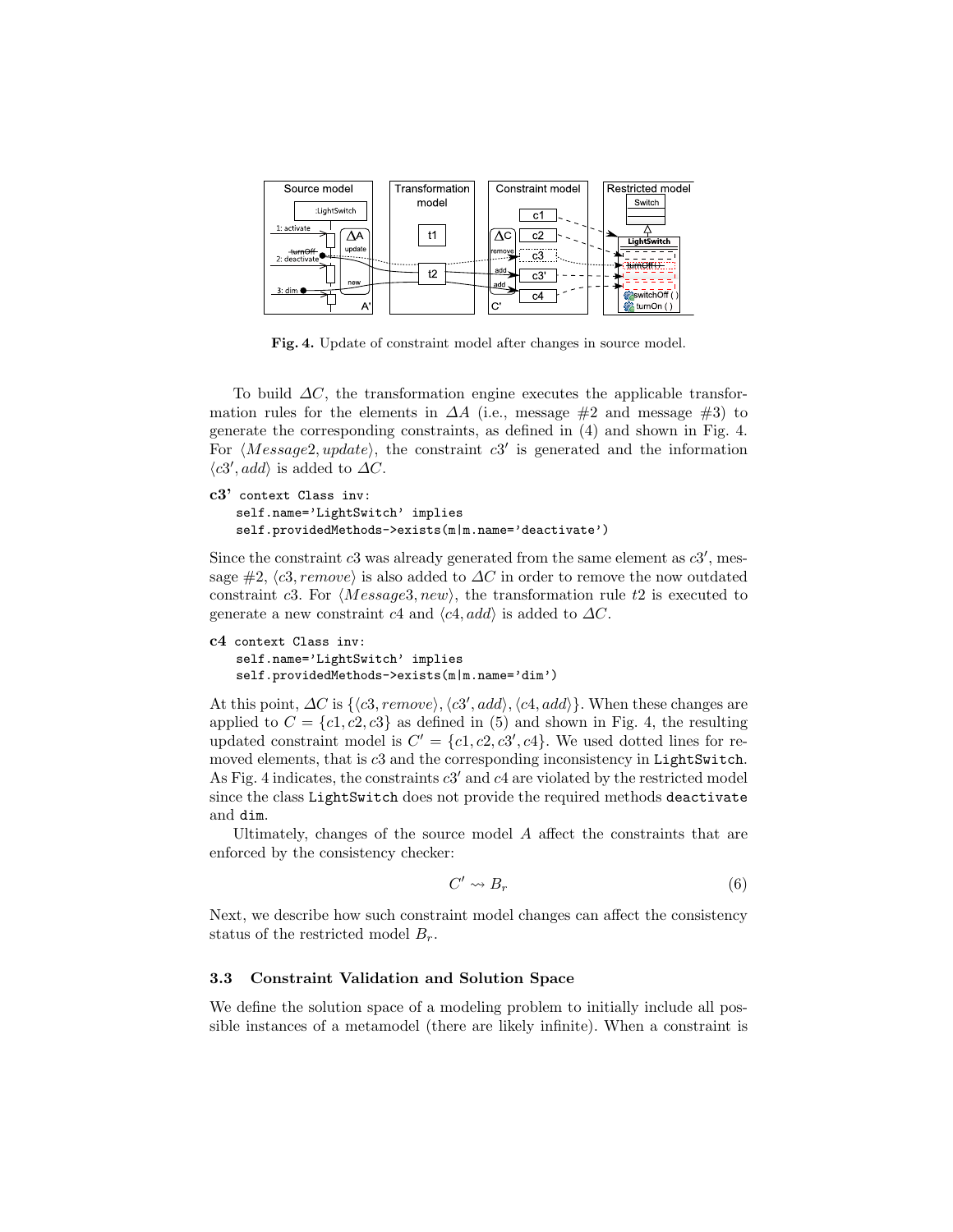validated, it determines whether a model meets those characteristics. Therefore, applying a constraint decreases the size of the solution space and the validation result shows whether a specific model is part of the solution space.

We define the validation of a constraint  $c$  for a specific model  $m$  as  $val$ :  $(m, c) \rightarrow \{false, true\}$  where false is returned if m violates c, true otherwise. For a model  $B_r$  and a constraint model C, the result of a total validation (i.e., a validation of all available constraints, written as  $val<sub>T</sub>$  ) would then be equal to:

$$
val_T(B_r, C) = \bigwedge_{1 \le i \le |C|} val(B_r, c_i)
$$
\n<sup>(7)</sup>

If at least one constraint validation  $val(B_r, c_i)$  returns false, the overall status of  $B_r$  is also false and therefore outside the solution space. It is easy to see that the order of constraint validation does not affect the final result. However, the execution order determines when the overall inconsistency of a model  $B_r$ is discovered during the validation and the order in which inconsistencies are corrected can of course be important when deriving stepwise adaptations.

Since constraints are composed of expressions that are evaluated on only the restricted model, direct dependencies among constraints typically do not exist and are not considered here. The addition of a new constraint thus does not affect the validity of existing constraints. This leads us to the conclusion that constraints are independent of each other. Furthermore, the used transformation rules do only access the source model to construct constraints and add the constraint to the constraint model without accessing other constraint model elements, thus the transformation rules for generating constraints are independent and dependencies between them that require a certain order of execution cannot occur. These observations have interesting benefits to model transformation discussed next.

### 3.4 Providing Guidance

When an inconsistency is detected, the minimum amount of guidance provided to the designer is a notification about the inconsistency's occurrence and its location (i.e., which model element is violating which constraint). Based on data captured during constraint validation, the consistency checker can determine which model elements are actually causing the inconsistency. Hence, it can inform the designer about the locations of error-causing elements.

Constraint-driven modeling may appear inferior to traditional transformation in that it never generated model elements in the restricted model. However, there is currently considerable progress in automatically suggesting repairs to inconsistencies in design models. Based on a specific constraint and the inconsistent parts, it is thus possible to derive modifications – like specialized transformations – that lead to a consistent model. If such modifications can be derived, they are proposed to the user as a list of options. If the restrictions are unambiguous, only a single option remains and it could be applied automatically (much like transformation). For example, the action  $\leq$  add method "dim" to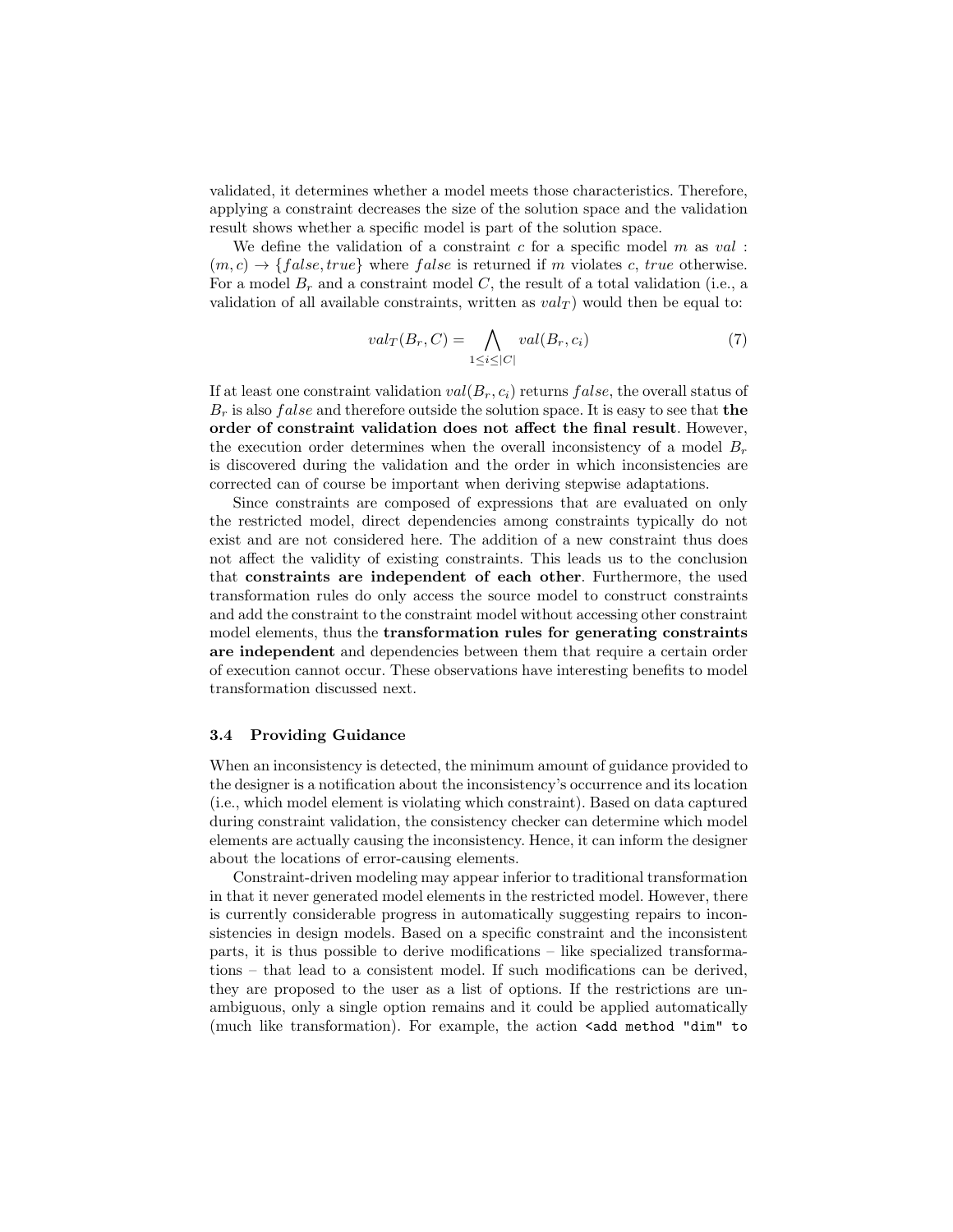class "LightSwitch"> is an option for removing the inconsistency caused by the absence of the method dim in the LightSwitch class and the constraint c4. Thus, using constraints does not only expose inconsistencies but it also enables user guidance to help understanding and solving them. Note that incorporating source model data makes a constraint much more specific and expressive when presented to the user than a manually written, generic constraint that relies on metamodel data and functions.

Nevertheless, dependencies between constraints in terms of required model characteristics and corresponding model elements can occur (e.g., c1 requires a class LightSwitch and  $c2 - c3$  require specific methods in this class). Creating additional inconsistencies can therefore be necessary to achieve overall model consistency. More research in automated fixing of design models based on constraint violations is needed to automate this. However, we believe that this problem is solvable and the focus of our future work.

Guidance is however not limited to inconsistencies. For each constraint, its source as well as the locations where it is validated are available and can be presented to the user. When the source model is edited during development, the constraints that are affected by those changes can also be highlighted. When a designer, for example, adds a new message to a sequence diagram with a name that already has a matching method in a class diagram, the highlighted constraint shows him or her the existing method immediately. The designer can then easily decide whether this existing method should be used (i.e., the message means the existing method) or if a naming conflict was introduced (i.e., a new method was planned).

## 4 Additional Benefits of Constraint-driven Modeling

Now, we want to show several additional scenarios that benefit from constraintdriven modeling in context of rule-scheduling, model merging, and bidirectionality.

Rule-scheduling and race conditions. Now let us consider an example where two transformation rules  $t_{m1}$  and  $t_{m2}$  are working with the same generated model and the order of rule execution is important. For example, the sequence diagram in Fig. 1(a) contains an instance of the class LightSwitch. Therefore, let us assume that transformation rule  $t_{m1}$  generates a corresponding class if no such class exists in the diagram in Fig. 1(b). As we have discussed in Section 2, the sequence diagram requires the class LightSwitch to provide a method activate. Let transformation rule  $t_{m2}$  generate this method in LightSwitch<sup>1</sup>. When the transformations are performed, it is crucial that  $t_{m1}$  is executed before  $t_{m2}$  to ensure that the class LightSwitch exists before the method activate is added. This issue is illustrated in Fig. 5(a) where the bottom transformation

 $1$  We ignore the fact that such a transformation will not always lead to satisfying results – as discussed above – for this example.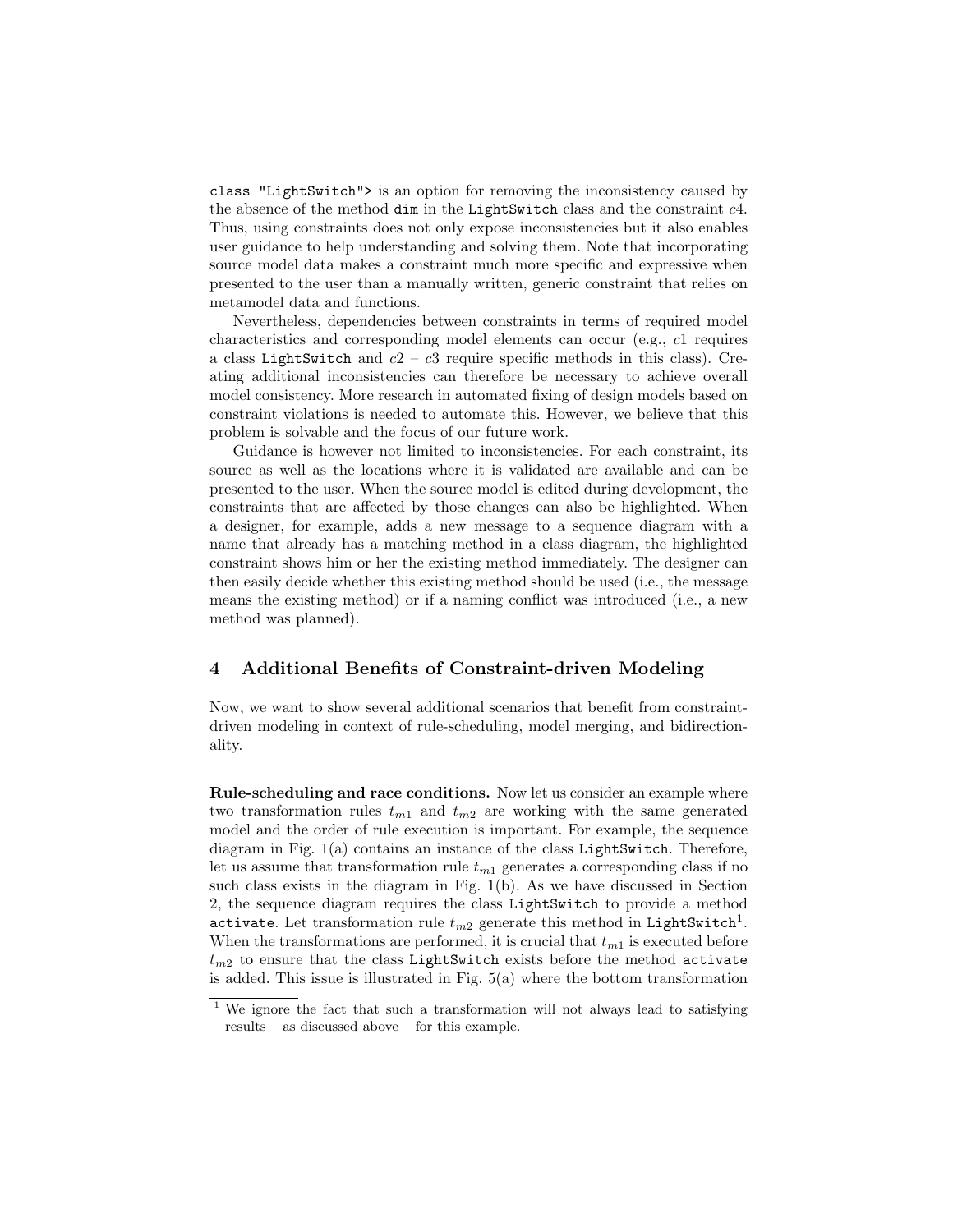

Fig. 5. From dependent transformation rules (a) to independent ones (b).

encounters an error after the execution of  $t_{m2}$ . If the rule  $t_{m1}$  is still executed, the resulting model B will contain an empty LightSwitch class because only  $t_{m1}$ was executed successfully. If the execution of rules is stopped after the error, no model is generated at all. Defining the order of rule execution manually is tedious and a constant source of error. Moreover, support for defining an execution order is not a standard feature of all transformation languages or systems [3].

The constraining approach, shown in Fig. 5(b), is free of scheduling issues because constraints cannot directly depend on other constraints and the order of transformation is not relevant for the transformation results, as discussed in Section 3.3. Hence, the rules  $t_1$  and  $t_2$  we have previously defined can be applied in any order. If a model does not provide the required information for constraint validation (e.g., the class that should be checked is not present), the validation fails and an inconsistency is detected.

Bidirectionality and model merging. When models should be synchronized automatically, transformations are often used to propagate changes from one model to the other and perform the corresponding changes. Let us assume that we have established transformation rules that keeps message names and method names synchronized and that a link between messages and corresponding methods exists. In Fig. 1(c), the name of the highlighted message has been changed from turnOff (see Fig. 1(a)) to deactivate. Concurrently, the corresponding method in the class diagram was changed from  $turnOff()$  (see Fig. 1(b)) to switchOff(), as highlighted in Fig. 1(d). Since both synchronized model elements were changed (indicated by the bold arrows), there is no way to determine in which direction the required synchronization should be performed. Performing a synchronization in this situation will always lead to the loss of the changes in the generated model (i.e., either  $B''$  overrides changes in  $B'$  or  $A''$  overrides changes in  $A'$  that cannot be used for a transformation in the opposite direction afterwards). A possible solution would be the concurrent execution of the transformations followed by a merge of the updated models  $(A'$  and  $B')$  and the resulting generated models  $(A''$  and  $B'')$ , as illustrated in Fig. 6(a), that generated  $A^{\prime\prime\prime}$  and  $B^{\prime\prime\prime}$ . However, this requires a complex merging strategy and is likely to produce models that still require manual adaptation.

The solution of the constraint transformation approach is shown in Fig. 6(b). We can see that our approach still has to decide which change to process first. However, because only constraint models are updated, the restricted models  $A'_r$ and  $B'_r$  are not changed and can therefore still be processed to perform constraint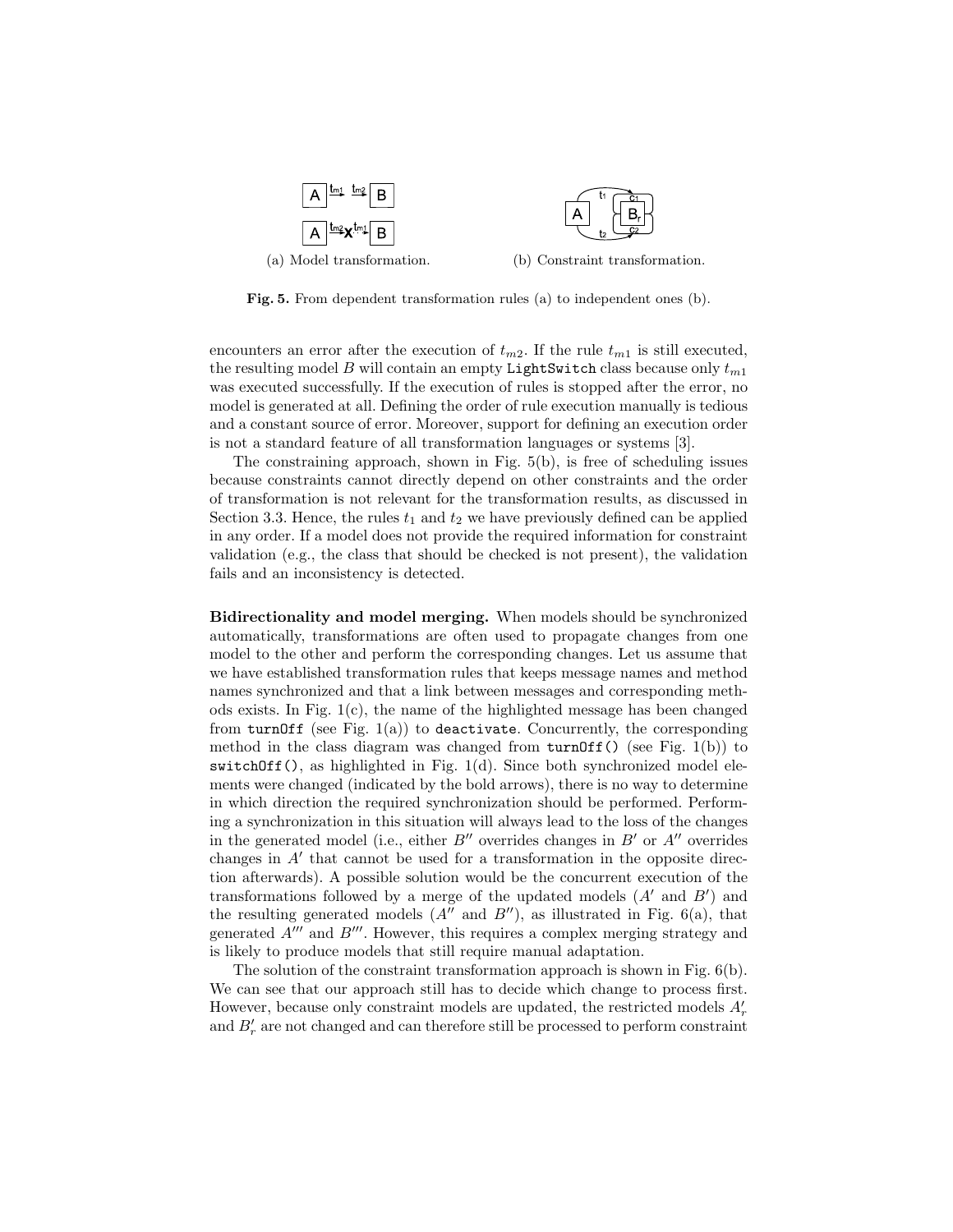

Fig. 6. From bidirectionality (a) to unidirectional constraint transformation (b).

updates in the opposite direction, leading both constraint models ca and cb being updated. With our approach, no immediate merging (either automated or manual) is required when restricted models are edited and following source model changes lead to constraint updates.

After the constraint model updating took place in the example, there are two new constraints: i) message number 2 in Fig. 1(c) should be named switchOff (from Fig.  $1(d)$ ) and ii) the name of the method switch Off in Fig.  $1(d)$  should be changed to deactivate (from Fig.  $1(c)$ ). The designer can then decide which of the elements should be renamed.

# 5 Validation

In this section we first discuss various aspects regarding the correctness of our approach and its results. Then, we present the results of a performance evaluation and finally discuss possible threats to validity.

### 5.1 Correctness

Based on the presented scenarios and the properties of constraints we showed that common transformation issues like rule-scheduling, race conditions, and model merging do not arise when constraint models are generated through transformation and that those models can be updated easily.

Nevertheless, the correctness of the applied constraints and the provided user guidance is determined by the correctness of the manually written transformation rules, the used source models, and the transformation language implementation – as with traditional approaches.

Errors in both the source models and the applied rules lead to errors in the generated model. As with traditional approaches, such errors also affect the generated model (i.e., the constraints) in our approach. However, designers can inspect arbitrary constraints and decide whether the constraints are correct. By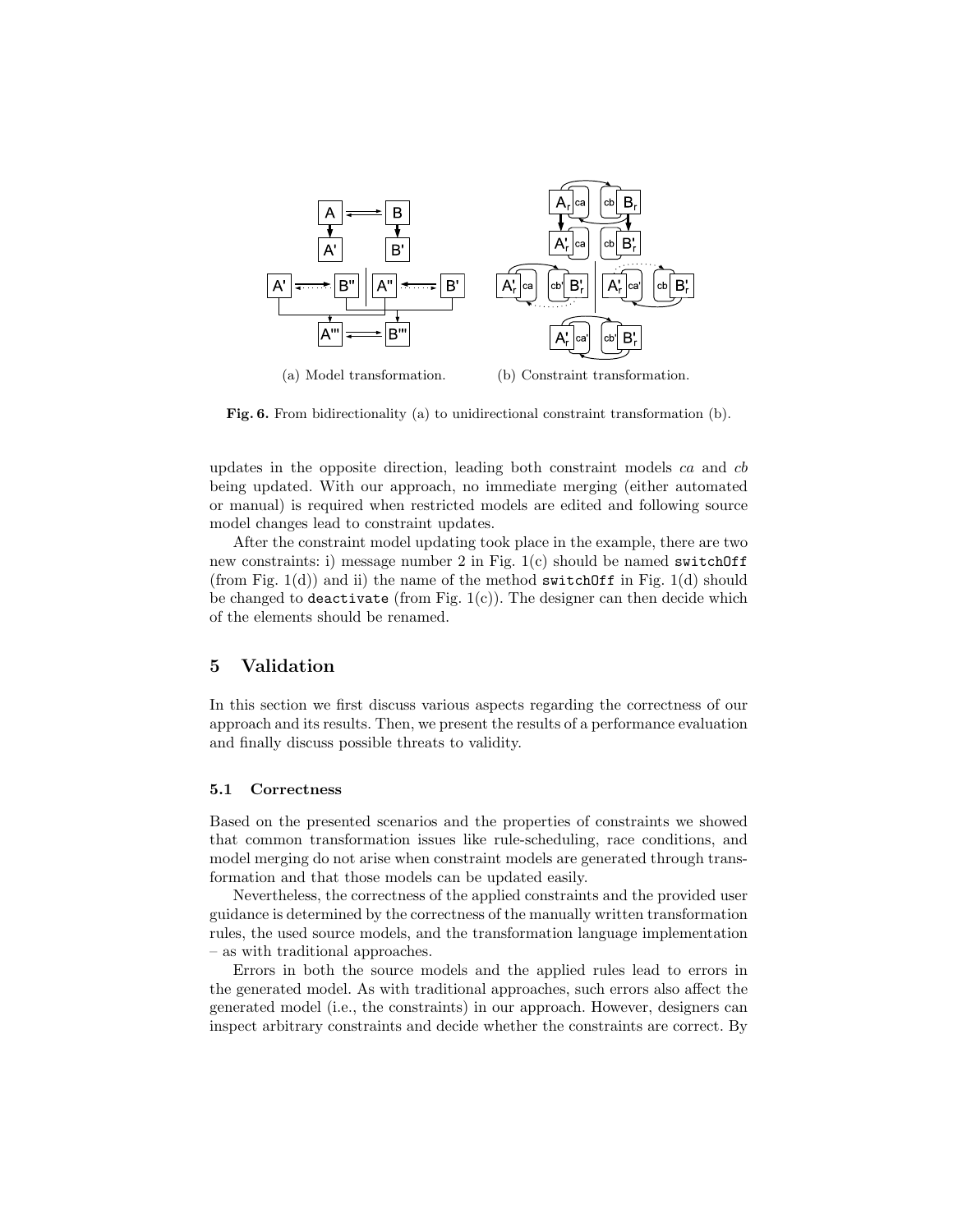using a transformation mechanism that creates traceability links between source model elements, transformation rules and the generated constraints automatically – as we did in our prototype implementation – designers can use faulty constraints to detect errors in the source model or the transformation rules and fix them. Moreover, faulty constraints can simply be ignored or deactivated, which means that contradicting constraints do not prevent designers from constructing the desired model. Generally, existing errors are never incorporated in the restricted model automatically when our approach is used.

### 5.2 Implementation

To support the vision proposed in this work, we implemented a proof-of-concept prototype tool and applied it to several domains. The prototype, based on the Cross-Layer Modeler  $(XLM)$  [13], investigates the constraint generation/validation and the presentation of consistency information and constraints, but not the inconsistency repair. The latter is future work. The tool employs the Model/- Analyzer [14] consistency checker to validate constraints that are automatically generated through incremental transformation from templates and are managed and updated incrementally. We added components to the XLM to support multiple different source, constraint and restricted models simultaneously, which requires the management of multiple, parallel running consistency checkers.

### 5.3 Performance Evaluation

Basically, our approach has two phases: i) generating constraints, and ii) validating them. For the latter, the performance of the employed consistency checker was thoroughly evaluated with 34 large-scale industrial models of up to 162,237 model elements and complex constraints in [12, 15]; it was shown that most changes in restricted models are processed in less than one millisecond. To show that also the former is fast and scalable, two different test setups were used:

Test I Replacing ambiguous transformations – as discussed in Section 3 Test II Replacing merges – different sources restrict a single model

Test I simulated simple unidirectional transformations in the scenario we described in Section 3 and was performed with 20 of the industrial models we previously used in [12, 15]. Test II determined the performance of our approach in scenarios where multiple source models are used to generate various constraints that are restricting the same model (i.e., merges of generated models would be required with traditional approaches). This test shows the behavior of the approach when complexity is gradually increased and more models become involved. For Test II, we generated random models and constraints with similar characteristics as those we used for constraint validation testing because the scenario required multiple, related source models and our industrial models were designed as independent models.

For all tests, single model elements were added to or removed from a source model, which forced an incremental constraint model update (i.e., the addition or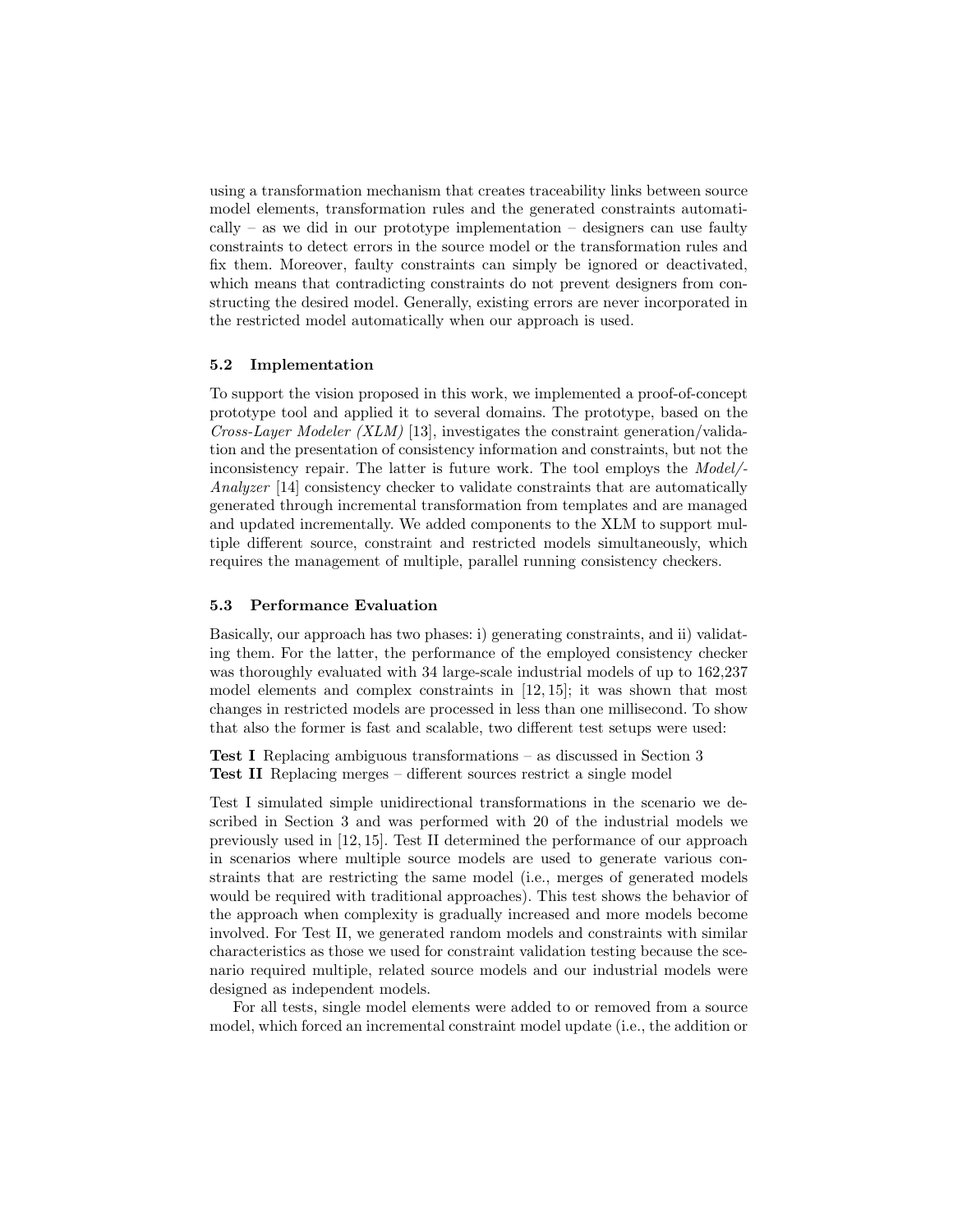

Fig. 7. Median processing times for constraint updates.

removal of exactly one constraint). Between 1 and 10 source models were used for Test II, the required time for processing the source model change and performing constraint model updates was measured. For the evaluation we used an Intel Core i5-650 machine with 8GB of memory running Windows 7 Professional. In Fig. 7 the median times for 1,000 runs per test with a 99% confidence interval are shown. Note that the increasing number of source models in Test II does not affect the processing time significantly and that the median times for the addition of elements are between .01 and .07 milliseconds in both tests. Element removal takes between .006 and .03 milliseconds and is indeed faster than element addition because no transformations are required. These numbers show that our approach can update constraint models instantly and does scale for increasing numbers of source models. The similar results for Test I and Test II suggest that our random models for Test II were a valid choice for testing scalability. Note that bidirectional transformations are split into unidirectional ones in our approach, thus there was no need for testing bidirectional transformations explicitly.

### 5.4 Threats to Validity

Although it seems intuitive that decisions made by domain experts in situation with very specific problems and with guidance are more trustworthy than automated decisions based on generalized knowledge or heuristics, we have yet to show that the quality of the resulting models is higher or that our approach leads to quicker results. Additionally, we have not investigated to which degree guidance and suggested options reduce the time needed for design decisions or finding inconsistencies. Another threat to the validity of our vision is the automated derivation and execution of options to remove existing inconsistencies. Even though basic traceability information – which is always available – provides a certain amount of guidance, a key aspect of constraint-driven modeling is the automated suggestion of valid options to remove inconsistencies. However, this is still an open research question that we want to address in future work. Finally, we have yet to develop an efficient strategy for finding contradictions between constraints and fixing them automatically.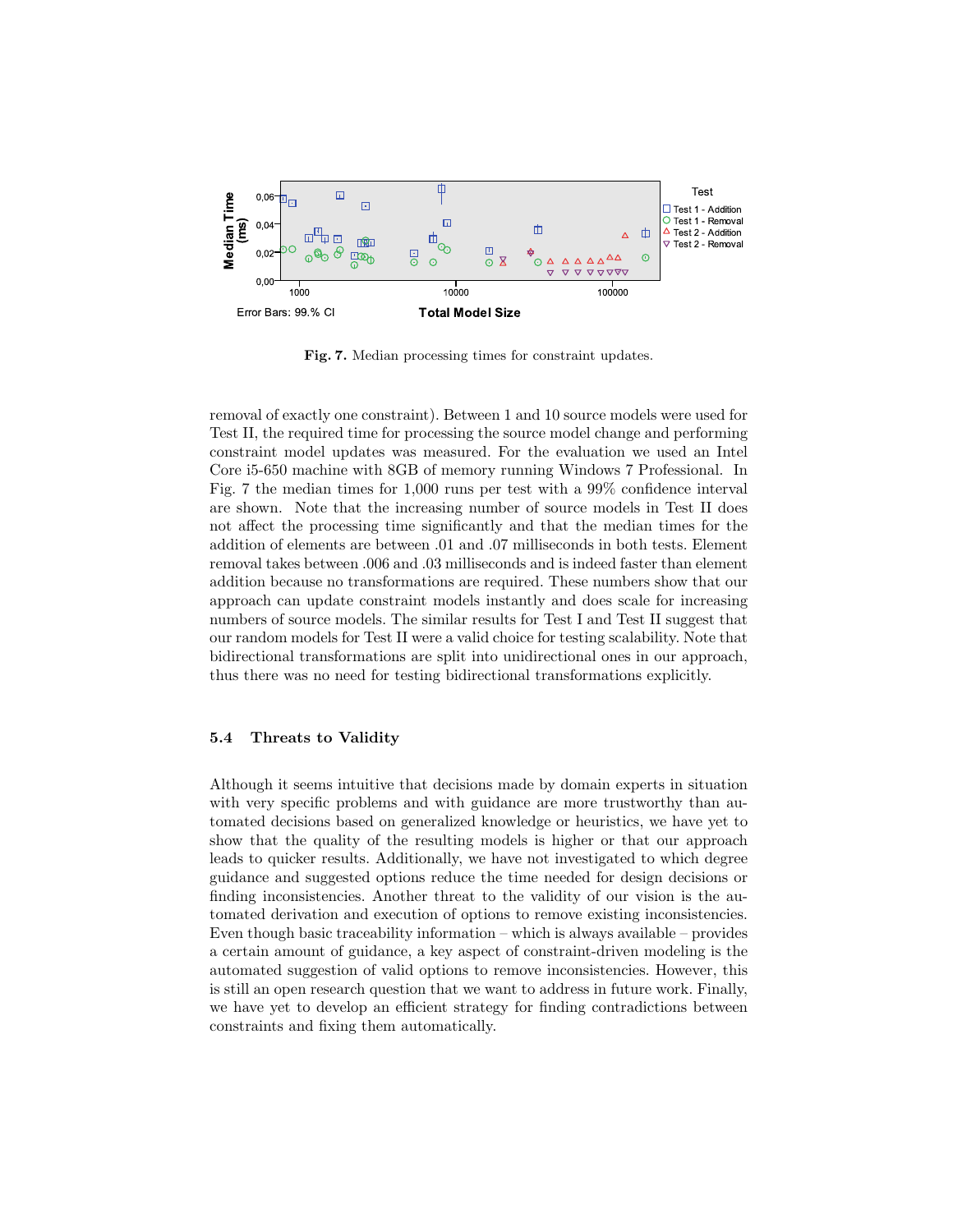# 6 Related Work

Model Transformation is a very active field of research and several topics related to our work have been discussed. Regarding bidirectionality, Sasano et al. [16] developed a system to perform bidirectional transformations with ATL, and Stevens [17] focused on bidirectionality for QVT. Cicchetti et al. [18] developed the bidirectional transformation language JTL that supports the specification of non-bijective transformations so that one model can be mapped to a set of other models. We tackle the complexity of bidirectional transformations by using unidirectional transformations and constraints.

In terms of incrementality and execution speed, Jouault and Tisi [19] proposed an approach to make ATL transformations incremental. They achieve incrementality by using scopes built during OCL expression execution to determine which rules have to be re-executed after source model changes. We make use of automatically created scopes in the same way to determine which constraints have to be re-created in our prototype and also for finding constraints that have to be re-validated by the consistency checker [14]. In [20], Tisi et al. propose the lazy execution of transformations, which eliminates the need for an initial transformation of the entire source model to speed up the process for large source models, which is also the performance bottleneck of our prototype.

Regarding automated design error fixes, the generation of fixing actions was discussed by Xiong et al. [21]. They developed a language called Beanbag that allows the definition of constraints and fixing behavior at the same time. With our approach, such Beanbag programs can be generated automatically. Saxena and Karsai [22] published a MDE-based approach for design space exploration in which constraints are used to describe invariants of valid models. Our approach is ideal to generate constraints for design space exploration algorithms.

# 7 Conclusions and Future Work

In this paper we presented an incremental and generic approach that uses model transformation to automatically generate constraint models. We showed that constraints are independent, and constraint validation does not require a fixed order of execution. We then discussed how model transformation issues like ambiguity, rule-scheduling, model merging, and bidirectionality are addressed and how the approach enables user guidance and encourages the use of domainknowledge to solve specific modeling problems. We believe this work contributes a novel complement to existing state-of-the-art on model transformation.

We validated the approach by developing a prototype implementation. Performance tests showed that our approach is scalable and provides instant guidance for designers. For future work we plan to further investigate the usability of the approach and to implement the automated derivation of options for removing inconsistencies and the checking for contradicting constraints.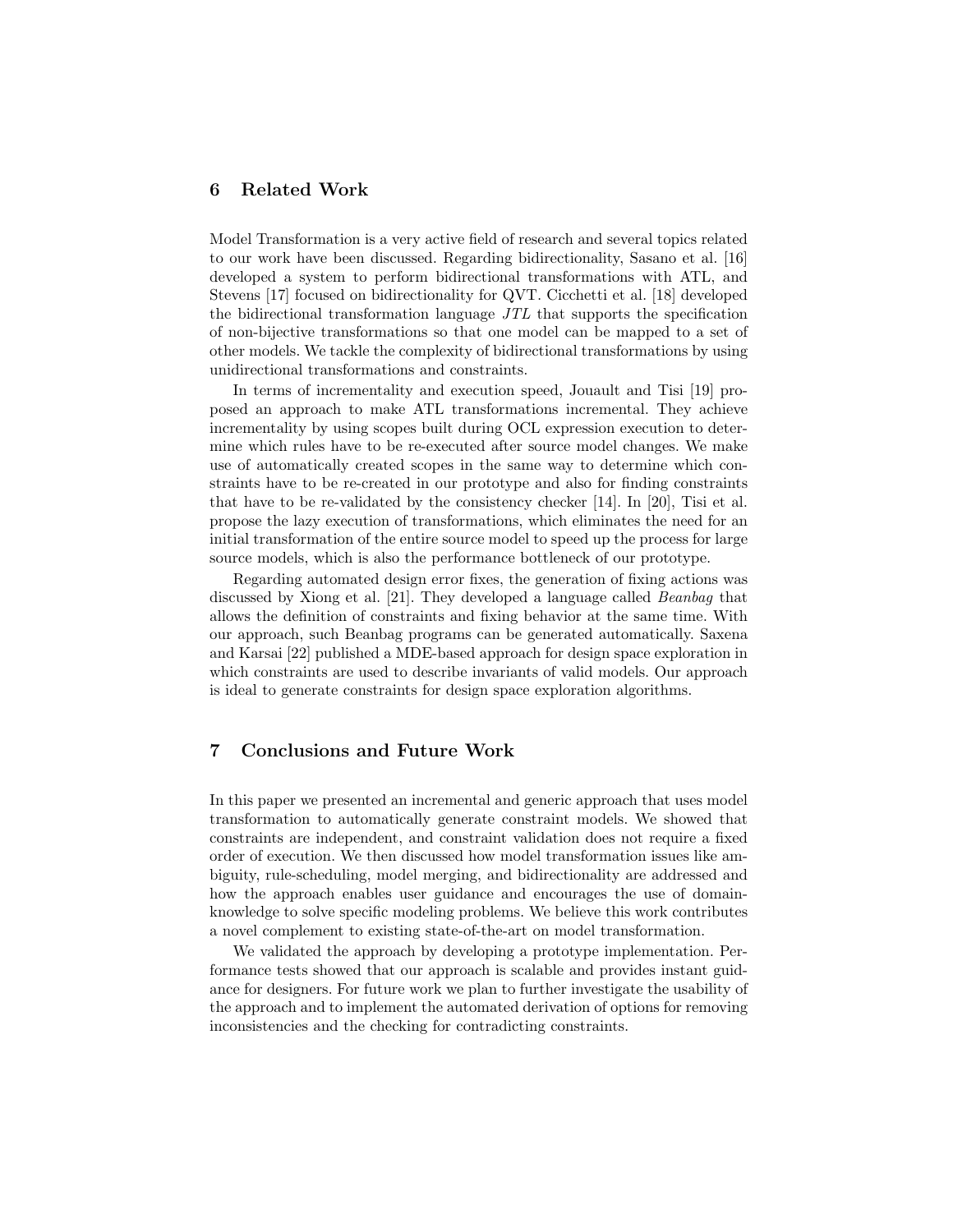# Acknowledgments

The research was funded by the Austrian Science Fund (FWF): P21321-N15 and the EU Marie Curie Actions – Intra European Fellowship (IEF) through project number 254965.

# References

- 1. D. C. Schmidt, "Guest editor's introduction: Model-driven engineering," IEEE Computer, vol. 39, no. 2, pp. 25–31, 2006.
- 2. S. Sendall and W. Kozaczynski, "Model transformation: The heart and soul of model-driven software development," IEEE Software, vol. 20, no. 5, pp. 42–45, 2003.
- 3. K. Czarnecki and S. Helsen, "Feature-based survey of model transformation approaches," IBM Systems Journal, vol. 45, no. 3, pp. 621–646, 2006.
- 4. T. Mens and P. V. Gorp, "A taxonomy of model transformation," Electr. Notes Theor. Comput. Sci., vol. 152, pp. 125–142, 2006.
- 5. F. Jouault, F. Allilaire, J. Bézivin, and I. Kurtev, "ATL: A model transformation tool," Sci. Comput. Program., vol. 72, no. 1-2, pp. 31–39, 2008.
- 6. Object Management Group, "Query/View/Transformation (QVT)." http://www.omg.org/spec/QVT/.
- 7. M. Vierhauser, P. Grünbacher, A. Egyed, R. Rabiser, and W. Heider, "Flexible and scalable consistency checking on product line variability models," in ASE, pp. 63–72, ACM, 2010.
- 8. M. van Amstel, S. Bosems, I. Kurtev, and L. F. Pires, "Performance in model transformations: Experiments with ATL and QVT," in ICMT, pp. 198–212, 2011.
- 9. P. Stevens, "A landscape of bidirectional model transformations," in GTTSE, pp. 408–424, 2007.
- 10. K. Czarnecki, J. N. Foster, Z. Hu, R. Lämmel, A. Schürr, and J. F. Terwilliger, "Bidirectional transformations: A cross-discipline perspective," in  $ICMT$ , pp. 260– 283, 2009.
- 11. Object Management Group, "Object Constraint Language (OCL)." http://www.omg.org/spec/OCL/.
- 12. A. Egyed, "Automatically detecting and tracking inconsistencies in software design models," IEEE Trans. Software Eng., vol. 37, no. 2, pp. 188–204, 2011.
- 13. A. Demuth, R. E. Lopez-Herrejon, and A. Egyed, "Cross-layer modeler: A tool for flexible multilevel modeling with consistency checking," in ESEC/SIGSOFT FSE, pp. 452–455, 2011.
- 14. A. Reder and A. Egyed, "Model/analyzer: a tool for detecting, visualizing and fixing design errors in UML," in ASE, pp. 347–348, ACM, 2010.
- 15. I. Groher, A. Reder, and A. Egyed, "Incremental consistency checking of dynamic constraints," in FASE, pp. 203–217, 2010.
- 16. I. Sasano, Z. Hu, S. Hidaka, K. Inaba, H. Kato, and K. Nakano, "Toward bidirectionalization of ATL with GRoundTram," in ICMT, pp. 138–151, 2011.
- 17. P. Stevens, "Bidirectional model transformations in QVT: Semantic issues and open questions," in MoDELS, pp. 1–15, 2007.
- 18. A. Cicchetti, D. D. Ruscio, R. Eramo, and A. Pierantonio, "JTL: A bidirectional and change propagating transformation language," in SLE, pp. 183–202, 2010.